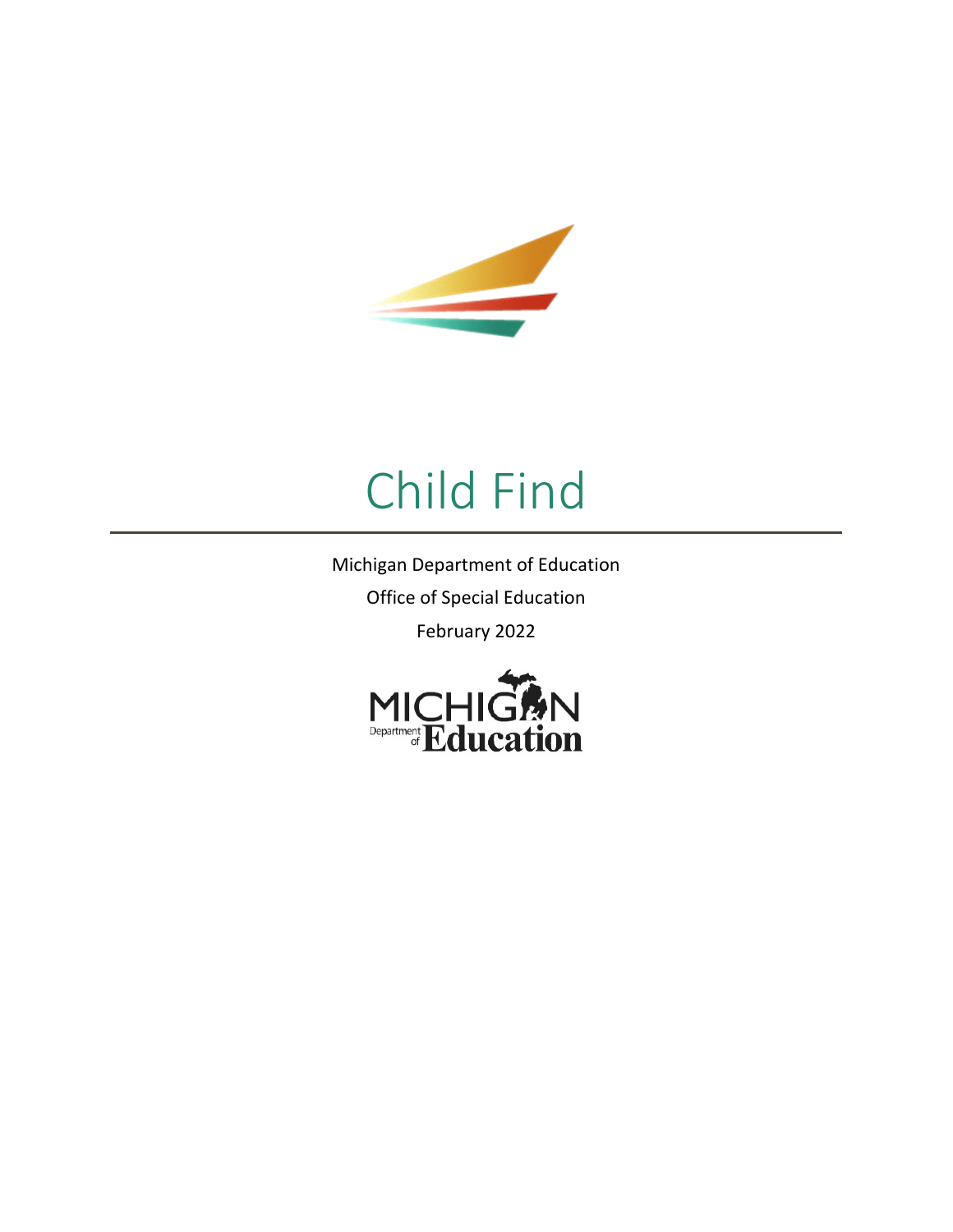# **Table of Contents**

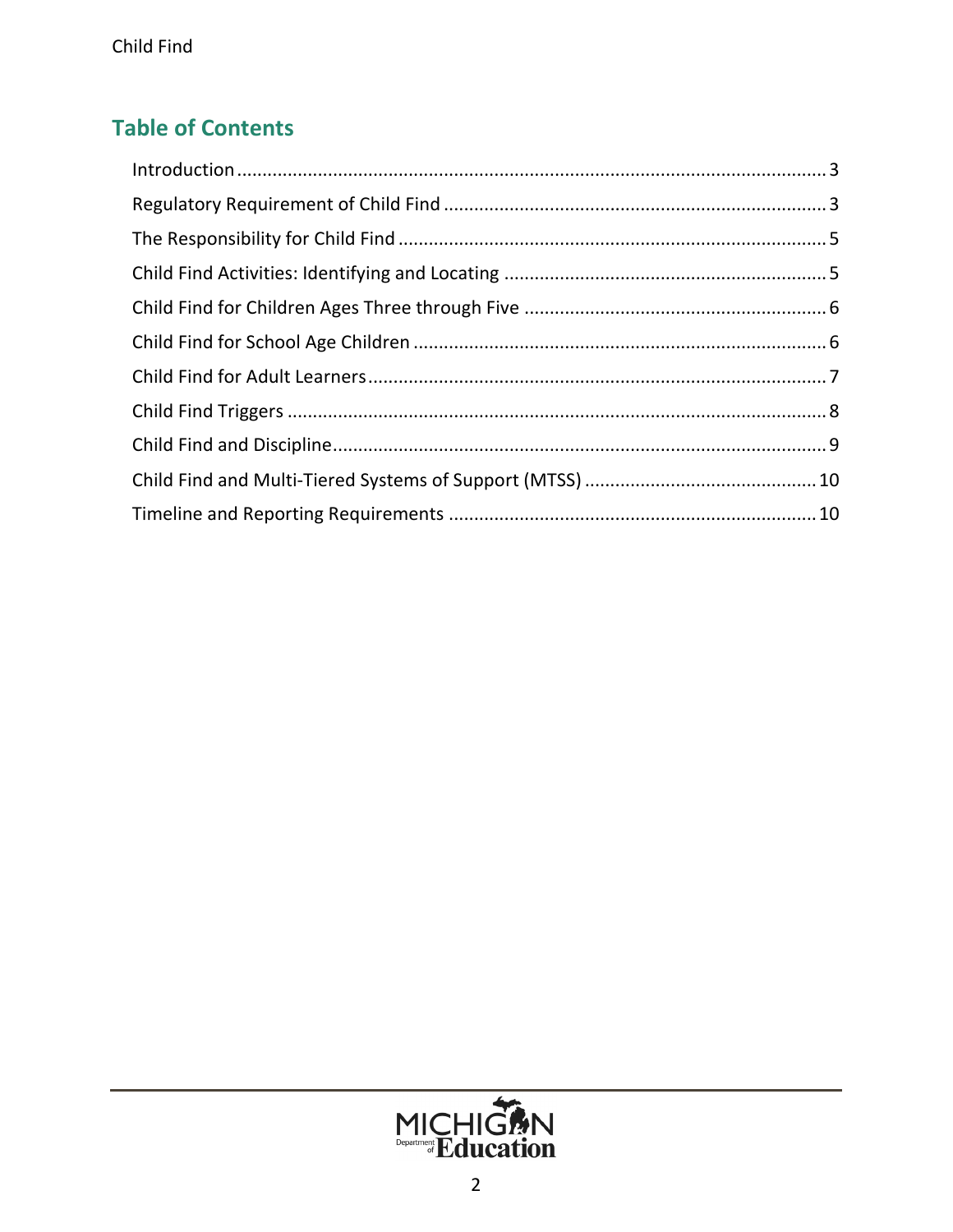# <span id="page-2-0"></span>**Child Find**

#### **Introduction**

Child Find is the federal requirement, established by the Individuals with Disabilities Education Act (IDEA), to identify, locate and evaluate all children with disabilities, from birth through 21 years of age, who are in need, or may be in need, of special education and related services. Child find is an affirmative and ongoing process that includes public awareness activities, policies and procedures, and coordination with agencies and primary sources such as local physicians, local hospitals, public health department, childcare centers, department of health and human services, and county jails. In Michigan, the child find obligation extends to all children and students with disabilities from birth through 25 years of age, who are in need, or may be in need, of special education and related services. The purpose of this document is to provide guidance on child find requirements of the IDEA and the Michigan Administrative Rules for Special Education (MARSE).

# <span id="page-2-1"></span>**Regulatory Requirement of Child Find**

34 CFR § 300.111(a)(1) implementing Part B of the IDEA requires States, and subsequently districts, (34 CFR § 300.201) to have policies and procedures for children, aged three through 21, to ensure that all students with disabilities residing in the State, including students with disabilities who are homeless or are wards of the State, and students with disabilities attending private schools, regardless of the severity of their disability, and who are in need of special education and related services, are identified, located, and evaluated.

Michigan exceeds the IDEA requirements and mandates special education for eligible children and students who are birth through 25 years of age. Together, the Michigan Revised School Code and the MARSE support the requirements of Michigan Mandatory Special Education (MMSE).

Section 380.1711 of the Michigan Revised School Code requires intermediate school districts (ISDs) to develop a plan, in coordination with constituent districts, which includes public school academies, for the delivery of special education programs and services that are designed to meet the individual needs of each student with a disability under 26 years of age within the boundaries of the ISD. More information about ISD

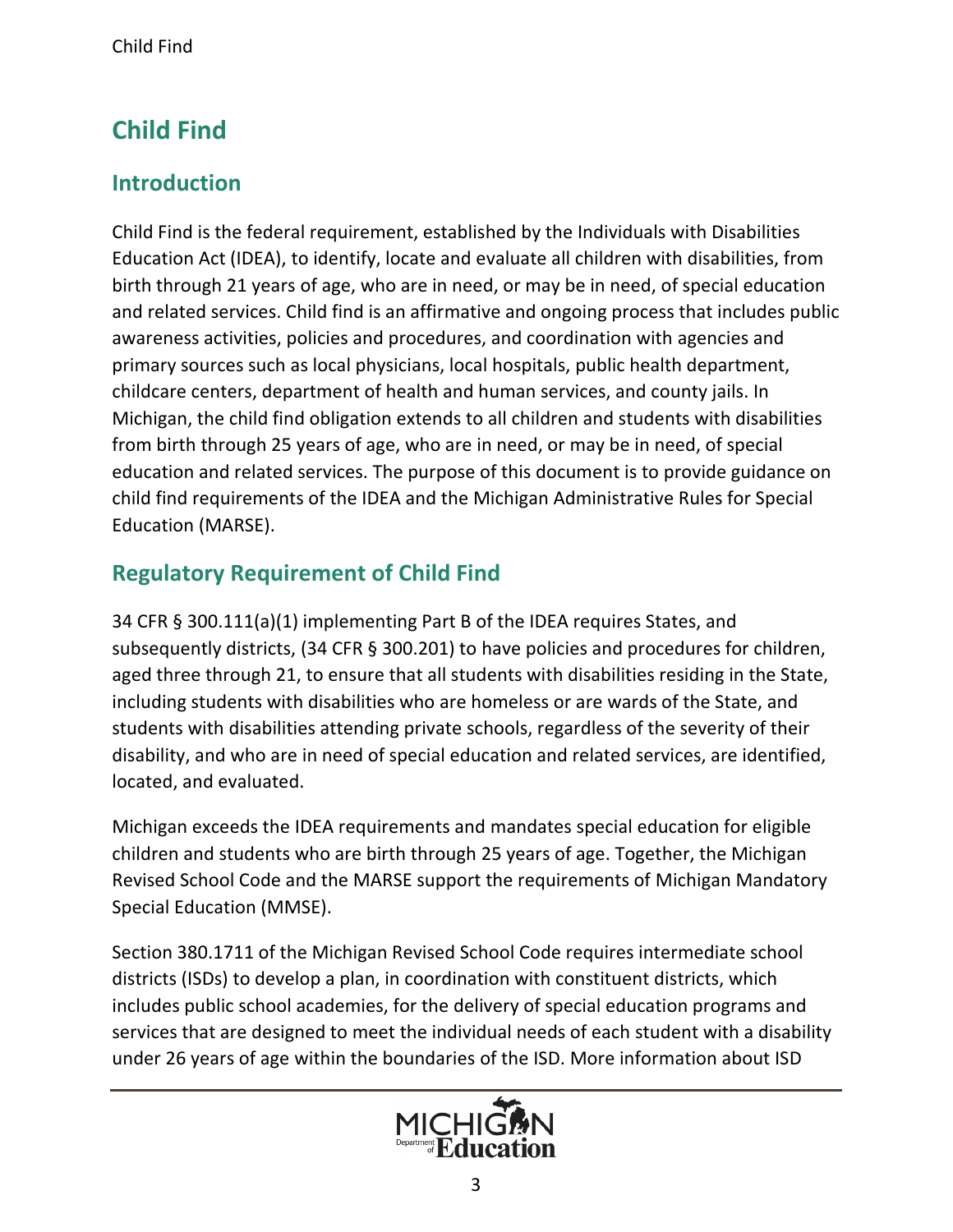plans is available in the [Guidance for the Development of Intermediate School District](https://www.michigan.gov/documents/mde/ISD_Plan_Guidance_710348_7.pdf)  [Plan for the Delivery of Special Education Programs and Services in Catamaran.](https://www.michigan.gov/documents/mde/ISD_Plan_Guidance_710348_7.pdf)

Rule 340.1832 contains the specific requirements of the ISD plan for the delivery of special education. Those specific requirements include a description of the procedures used by the ISD and its constituent districts to advise and inform students with disabilities, their parents, and other members of the community of the special education opportunities required under the IDEA, and the obligations of the ISD and constituent districts. Additionally, the rule requires ISDs to include contact information for the individual in each district who can provide information about the special education opportunities. The ISD plan must also contain a description of the activities and outreach methods which are used to ensure that all citizens are aware of the availability of special education programs and services.

As a result of the IDEA, Michigan's Revised School Code requirements, and the MARSE, districts must have policies and procedures for conducting child find activities to identify, locate, and evaluate all children and students with disabilities who need or may be in need of special education programs and services, including children and students who are:

- Suspected of having a disability even though they are advancing from grade to grade.
- $\blacksquare$  Home schooled.
- **Enrolled by their parents in a private, nonprofit elementary or secondary school,** including a religious school, which is in the jurisdiction of the district.
- Attending an in-district virtual school or magnet school.
- $\blacksquare$  A ward of the state.
- $\blacksquare$  Highly mobile, such as a migrant and/or homeless student.
- Dropped out of school and have not reached the age of 26.
- **Enrolled in another public educational program (i.e., Adult Education, Alternative** Education).
- $\blacksquare$  Held in county jail.
- In a low incidence placement, such as a residential facility, homebound, or hospitalized setting.

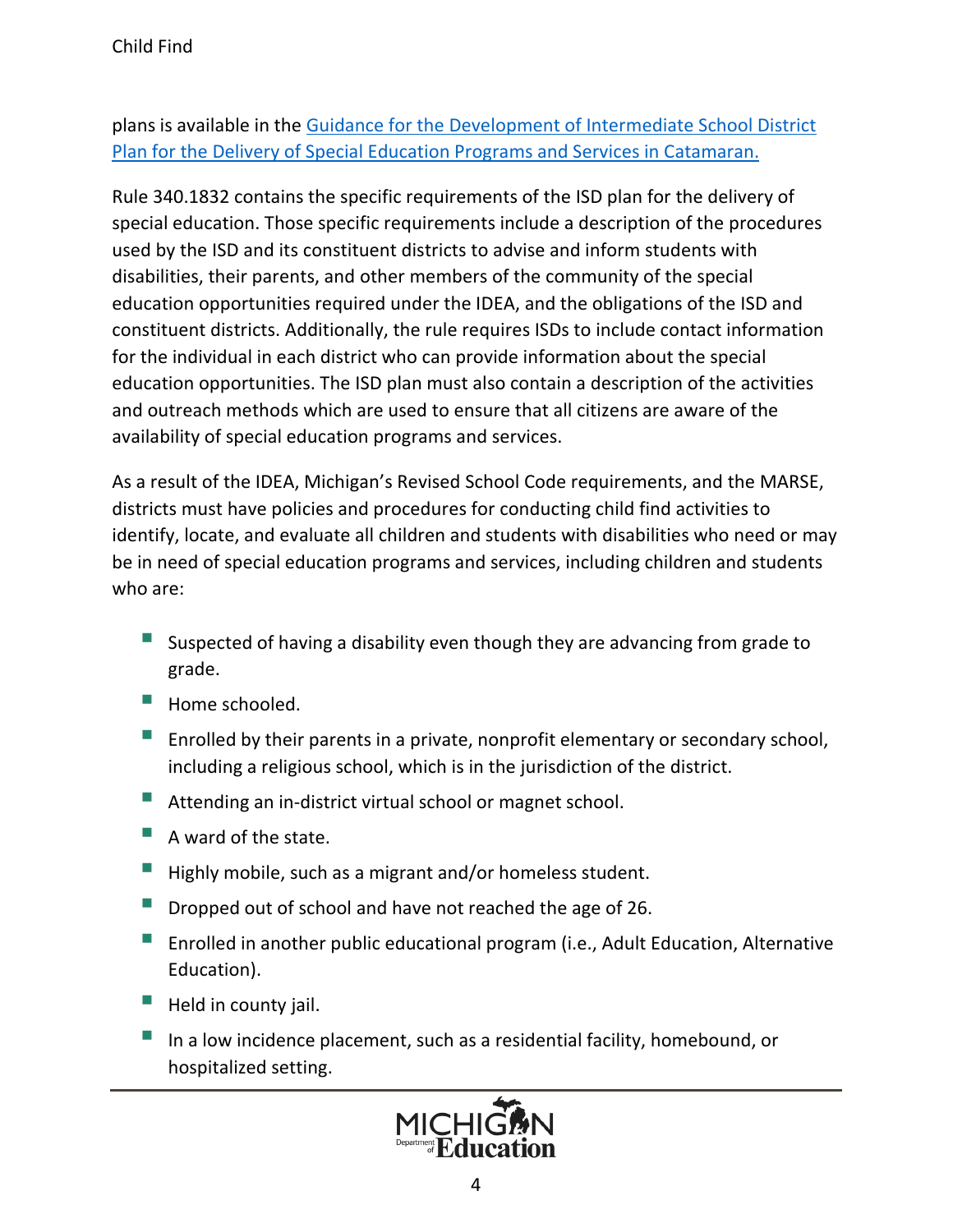### <span id="page-4-0"></span>**The Responsibility for Child Find**

In accordance with Part B of the IDEA, as well as applicable state statutes, districts have an obligation to identify, locate, and evaluate children and students, birth through 21, suspected of a disability who may need special education and related services as a result of a disability, regardless of the severity. The Michigan Legislature adopted 26 as the upper age limit for special education eligibility, extending a district's child find obligation beyond the federal requirement.

Child find is an affirmative and ongoing duty and is the responsibility of the district. The district has an obligation to initiate, without delay, the child find process when the district suspects the student may have a disability and the need for special education, although a parent does not request an evaluation. The parent is not required to have any level of expertise or request specific evaluations.

For students enrolled in a local school district, child find activities to identify, locate, and evaluate includes all children and students with disabilities enrolled with the district, either as a resident or as school of choice.

For students enrolled in nonpublic schools, including homeschools, the district where the nonpublic school is located has the child find obligation to identify, locate, and evaluate students enrolled in the nonpublic schools.

For public school academies (PSA), the child find obligation extends to all students who are enrolled in the PSA and suspected of having a disability.

# <span id="page-4-1"></span>**Child Find Activities: Identifying and Locating**

As a requirement of the MARSE, the ISD plan for the delivery of special education programs and services must include a description of the procedures, activities, and outreach methods that are used by the ISD to inform students with disabilities, their families, and members of the community of the special education opportunities within the ISD and the child find obligations of the ISD and member districts including:

- Outreach efforts for individuals in lower incidence placements, like residential facilities, homebound and hospitalized settings, county jails, etc.
- $\blacksquare$  The forms of media used in the ISD's outreach efforts.

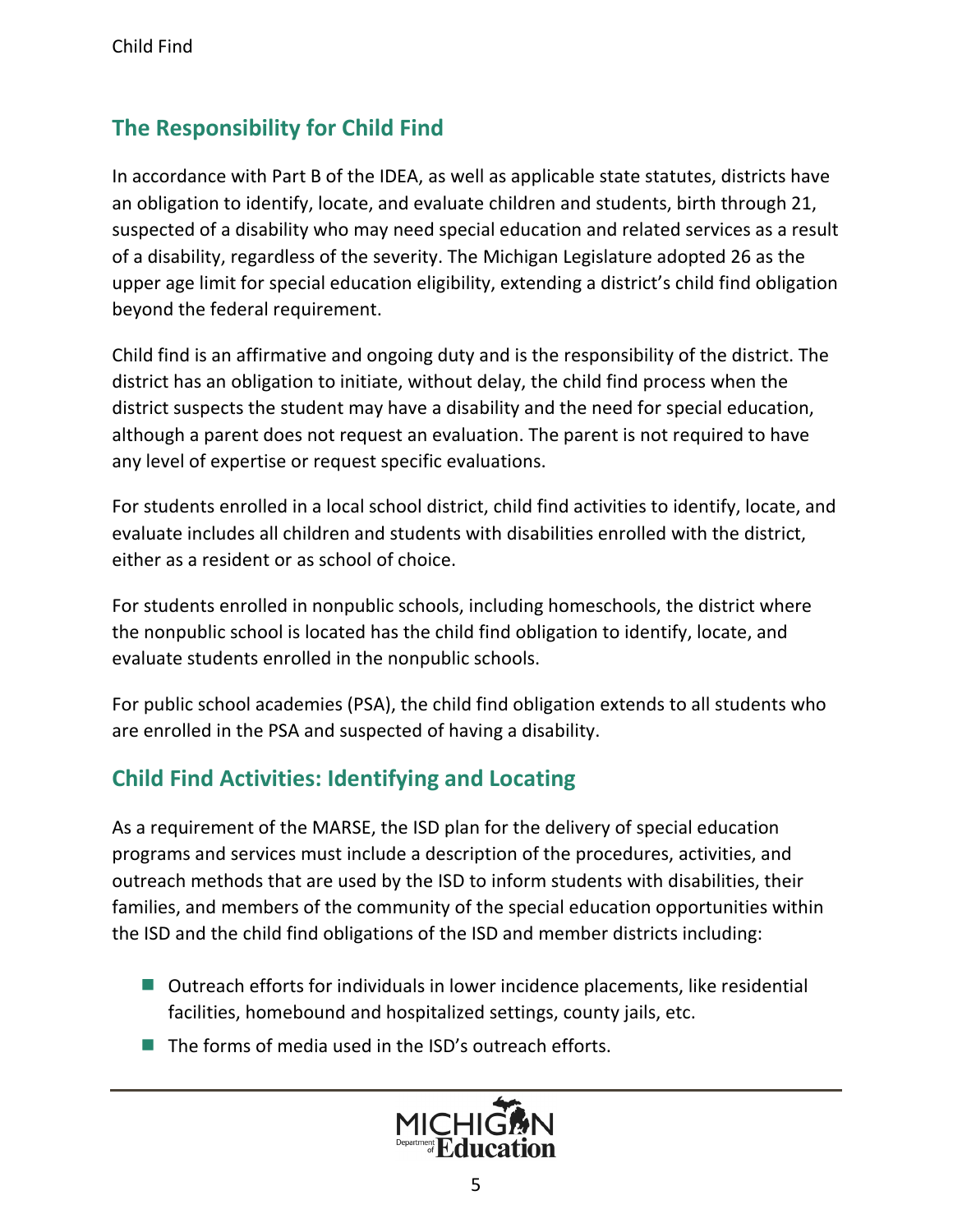$\blacksquare$  A list of all the agencies involved in this effort (ex. Community and state agencies, childcare agencies, medical facilities, etc.).

Additional activities are coordinated and conducted by individual school districts may include child study or student assistance teams. Districts using tiered interventions such as multi-tiered systems of support (MTSS) or positive behavioral intervention and supports (PBIS) may utilize those systems to identify and locate students suspected of having a disability and in need of special education and related services. More information about child study and MTSS can be found below in Child Find for School Age Children section.

#### <span id="page-5-0"></span>**Child Find for Children Ages Three through Five**

Michigan Early Childhood Special Education (ECSE) programs and services include specialized instruction and related services provided to young children, ages three through five, who qualify under Part B, Section 619 of the IDEA. Through ISDs, Michigan's ECSE program ensures the provision of a free and appropriate public education (FAPE) to all eligible children at no cost to their families, and in the least restrictive environment (LRE). LRE for this age group typically occurs in communitybased early childhood settings and programs. Young children should only be placed in more restrictive or specialized settings when required by the child's individual needs.

[Build Up](https://www.buildupmi.org/) Michigan, an initiative of the Michigan Department Education Office of Special Education (MDE OSE), supports districts' child find efforts for preschoolers, typically children ages three through five, with targeted outreach. Build Up Michigan is specifically devoted to supporting the child find mandate. Build Up Michigan conducts targeted public awareness through statewide media, grassroots efforts, and internet marketing.

# <span id="page-5-1"></span>**Child Find for School Age Children**

For students in elementary through high school, districts have their own child find procedures which align with the IDEA. Many districts use a child study process or a student assistance team process, a general education led initiative, where a team of individuals collaborate on behalf of a specific student and identify areas of need and interventions designed to support the student's needs. When interventions are not successful, child study teams may make a referral for a special education evaluation.

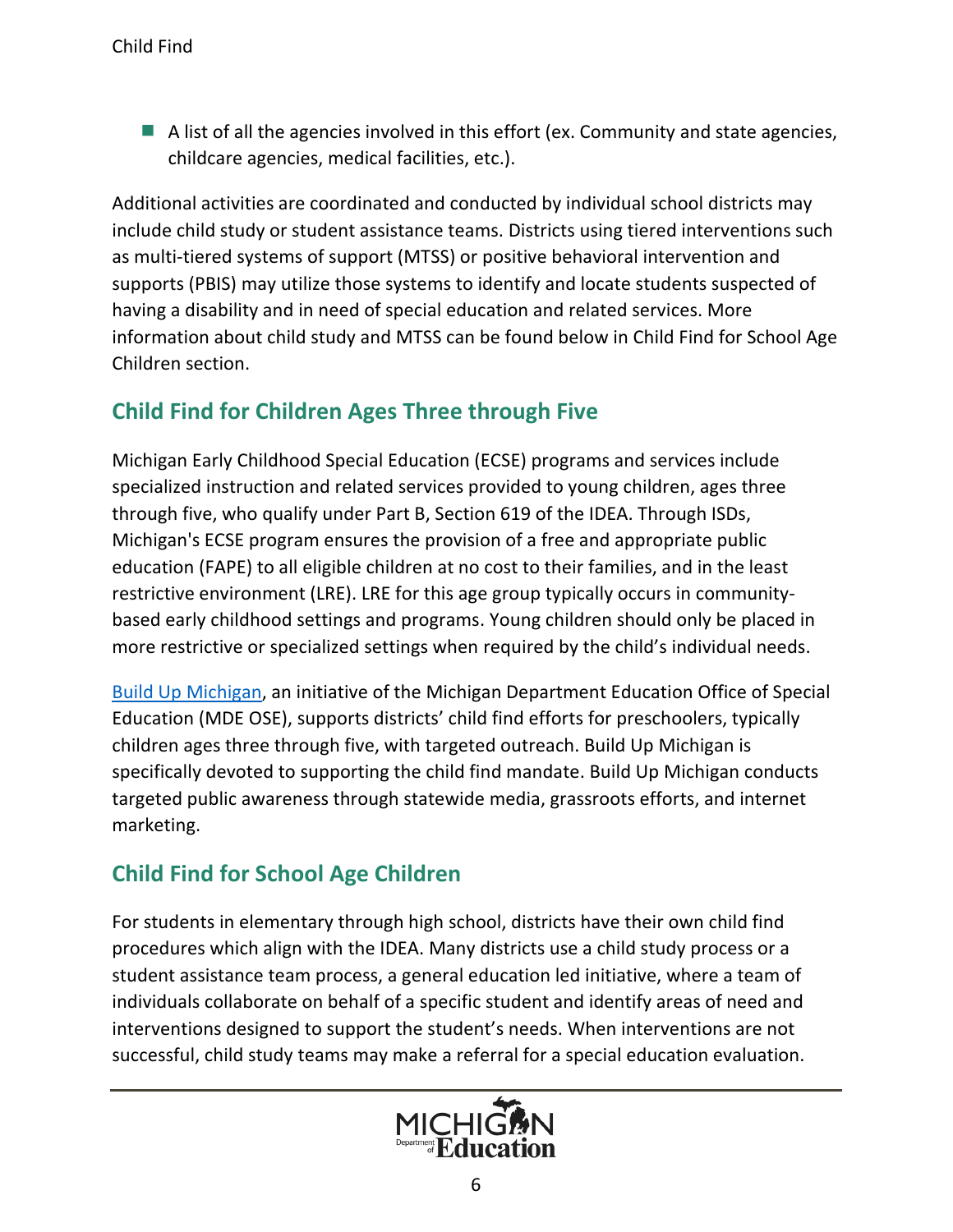While there is no requirement to use multi-tiered system of support (MTSS) to meet the child find mandate, many districts use a multi-tiered instructional framework as a schoolwide approach to address the needs of students, including struggling learners and students with disabilities. Although the IDEA permits the use of a student's response to scientific, research-based intervention as one way to determine whether a child has a specific learning disability, a district that uses Response to Intervention (RTI), MTSS, or PBIS, cannot delay or deny a special education evaluation until RTI, MTSS, or PBIS indicates how the student is responding. More information about child find and MTSS can be found below in Child Find and Multi-Tiered Systems of Support (MTSS) section.

# **Child Find for Parentally Placed Private School Children with Disabilities**

Consistent with 34 CFR §300.131, each LEA must locate, identify, and evaluate all children with disabilities who are enrolled by their parents in private, including religious, elementary schools and secondary schools located in the school district served by the LEA, in accordance with 34 CFR §§300.111 and 300.201. This includes students who reside in a State other than Michigan but are parentally placed in a private school located in Michigan.

Students who are homeschooled are included in the child find obligations of the district of residence. The district of residence has the obligation to conduct child find activities regardless of whether the homeschool is registered with MDE. However, if the student is found eligible, then the district of residence is not obligated to provide services unless the homeschool becomes registered. Information regarding homeschool registration can be found at the [MDE Nonpublic and Home School](https://www.michigan.gov/mde/0,4615,7-140-81351_81352_35175---,00.html) website.

#### <span id="page-6-0"></span>**Child Find for Adult Learners**

In Michigan, eligibility for special education includes a student who:

- Has been evaluated and determined eligible for special education programs and services.
- Is not more than 25 years of age as of September 1 of the school year of enrollment.
- Has not graduated from high school.

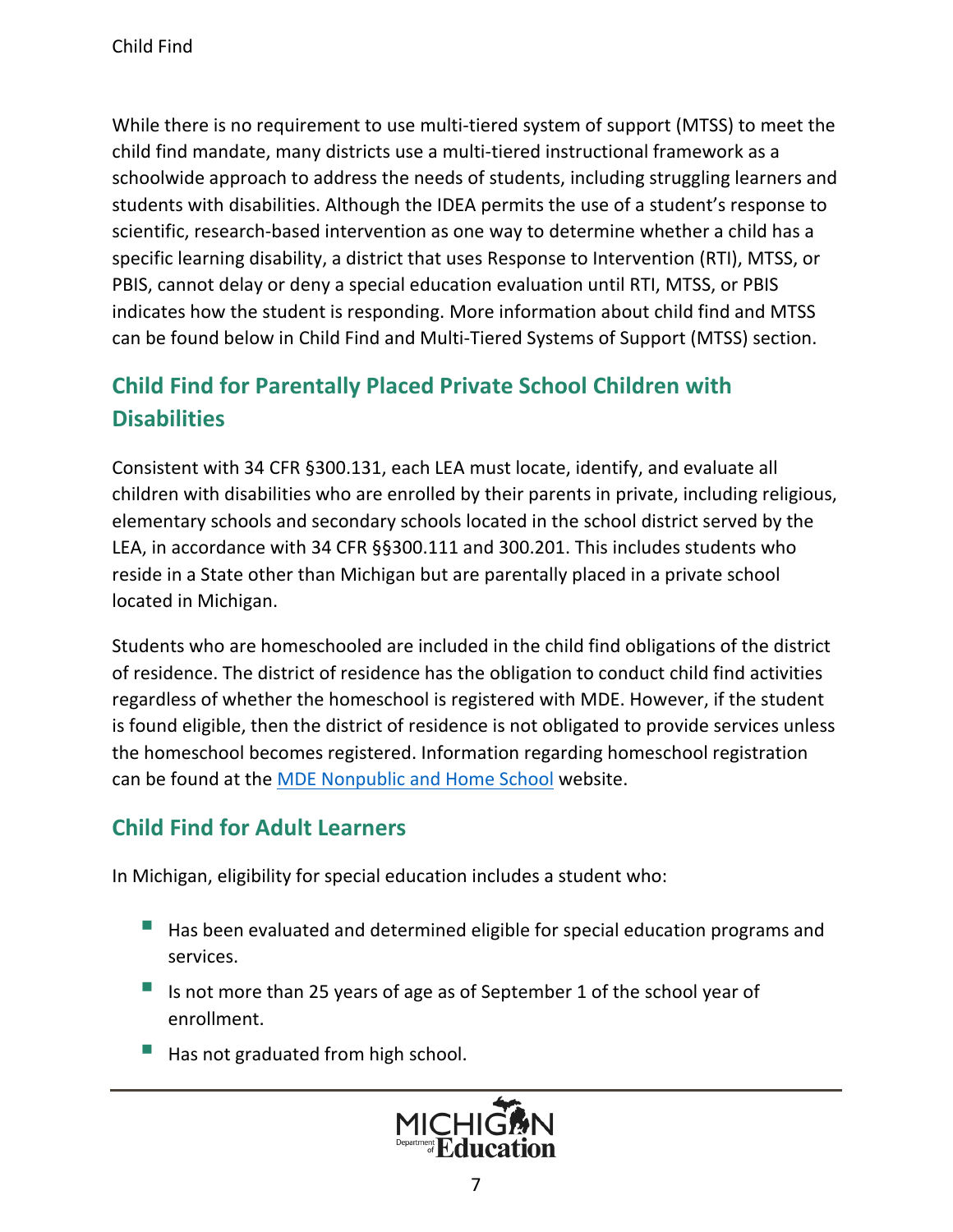A student who reaches the age of 26 years after September 1 is a 'student with a disability' and entitled to continue a special education program or service until the end of that school year." (R 340.1702)

Child find requirements include adult students who reach the age of majority, and who have not graduated with a regular diploma. Districts must ensure materials explaining the special education process, including initial evaluations to determine eligibility and reevaluations for changes in eligibility or for ongoing eligibility, are made available or are given directly to adult students in a variety of environments, such as adult education programs, ISD programs, community mental health programs, law enforcement settings, and alternative education settings.

All the procedural safeguards provided under the IDEA, including child find requirements, extend to adult learners in the state. Districts must include in their child find procedures, the opportunity for adult learners and their families to access information about referrals for evaluations to determine an adult learner's potential special education eligibility.

# <span id="page-7-0"></span>**Child Find Triggers**

The child find obligation to refer a student for an initial special education evaluation can be triggered when a district has "reason to suspect or believe" that the child or student may have a disability and is in need of special education and related services. Below are some potential red flags, which may trigger a district's "reason to suspect":

- Academic concerns in school including, but not limited to:
	- A history of academic concerns
	- Failing or declining grades
	- Poor or declining progress on standardized testing
	- Student has a Section 504 Plan and the accommodations are providing little benefit
- Behavioral/social/emotional concerns including, but not limited to:
	- Signs of depression, withdrawal, inattention/distraction, organizational issues, anxiety, mental illness or mental health issues

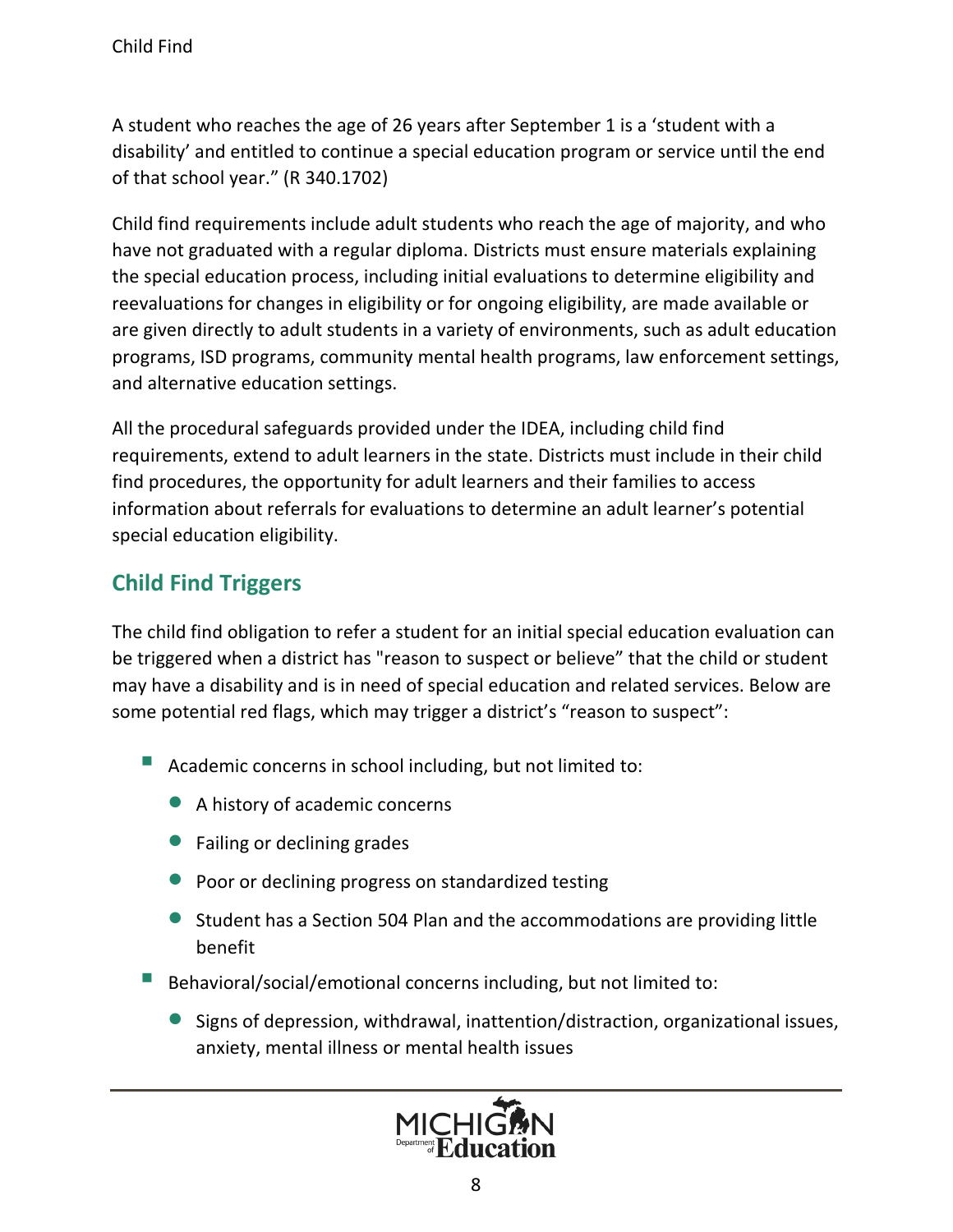- Information the student has been hospitalized or receiving medical treatment for mental health issues
- Increasing discipline referrals, suspensions, expulsions, patterns of removal, and or truancy
- Information the student is being or has been exposed to traumatic events
- Information from outside medical and service providers, including a medical diagnosis
- Student already has a Behavior Intervention Plan (BIP) and the accommodations are providing little benefit
- $\blacksquare$  School personnel request for an evaluation
- Parent request for an evaluation

It is important to note, this is not an exhaustive list. School districts should be thoughtful, knowledgeable, and intentional when determining the need to initiate the child find process for an individual child.

#### <span id="page-8-0"></span>**Child Find and Discipline**

A student who has not yet been found eligible for special education, when facing disciplinary action, may assert the discipline protections provided under the IDEA, if the district had a basis of knowledge that the student may be a student with a disability. A basis of knowledge exists when either:

- $\blacksquare$  The parent expressed concern, in writing, that the student is in need of special education and related services to supervisory or administrative personnel of the district;
- $\blacksquare$  The parent requested an evaluation of the student; or
- A teacher of the student, or other personnel of the district, expressed specific concerns about a pattern of behavior demonstrated by the student, directly to the director of special education or other supervisory personnel of the district.

When a basis of knowledge exists, the evaluation process must be expedited in order to provide information necessary to complete the disciplinary processes, including a

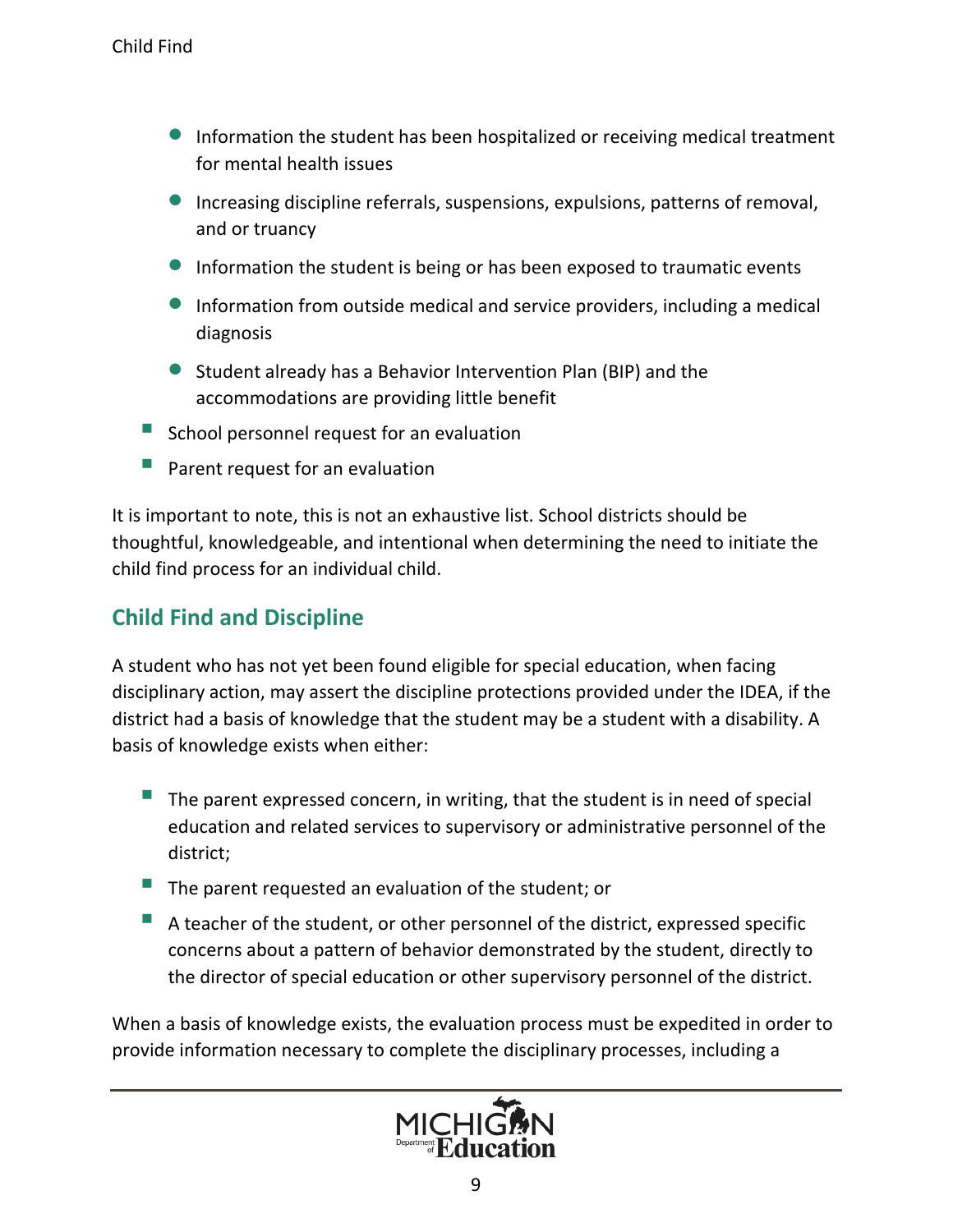determination of whether the student is a student with a disability and in need of special education and related services.

A district would not be considered to have a basis of knowledge when the parent of has not allowed an evaluation, has refused services, or the student had previously been evaluated and determined not eligible.

#### <span id="page-9-0"></span>**Child Find and Multi-Tiered Systems of Support (MTSS)**

A multi-tiered instructional framework, also referred to as Response to Intervention (RTI) or MTSS, is a schoolwide approach that addresses the needs of all students and integrates assessment and intervention within a multi-level instructional and behavioral system to maximize student achievement and reduce problem behaviors. With a multitiered instructional framework, schools identify students at-risk for poor learning outcomes, monitor student progress, provide evidence-based interventions, and adjust the intensity and nature of those interventions depending on a student's responsiveness. [Memo to State Directors of Special Education,](https://sites.ed.gov/idea/idea-files/osep-memo-11-07-response-to-intervention-rti-memo/) January 21, 2011 (OSEP).

The IDEA regulations include a provision mandating that States allow, as part of their criteria for determining whether a child has a specific learning disability, the use of a process based on the child's response to scientific, research-based intervention. See 34 CFR §300.307(a)(2). However, once parental consent has been obtained for an initial evaluation to determine if the child needs special education and related services, the school district must not delay completion of the [initial] evaluation because an RTI or MTSS process is pending. Rather, the school district must adhere to the relevant evaluation time frame described in 34 CFR §300.301, unless extended by mutual written agreement of the school district and the child's parents. See 34 CFR §300.309(c) and R 340.1721b(1). [Letter to State Directors of Special Education, July 19, 2013](https://sites.ed.gov/idea/idea-files/osep-dear-colleague-letter-on-education-for-highly-mobile-children/)  [\(OSERS/OSEP\).](https://sites.ed.gov/idea/idea-files/osep-dear-colleague-letter-on-education-for-highly-mobile-children/)

For more information on the MTSS framework in Michigan, please refer to the [MiMTSS](https://mimtsstac.org/)  [Technical Assistance Center](https://mimtsstac.org/) which works on behalf of the MDE to provide a continuum of technical assistance to ISDs, districts, and schools in a MTSS framework.

#### <span id="page-9-1"></span>**Timeline and Reporting Requirements**

Under 34 CFR §300.301(c) of the IDEA, an initial evaluation must be conducted within 60 days of receiving parental consent, or if a State establishes a timeframe, students must

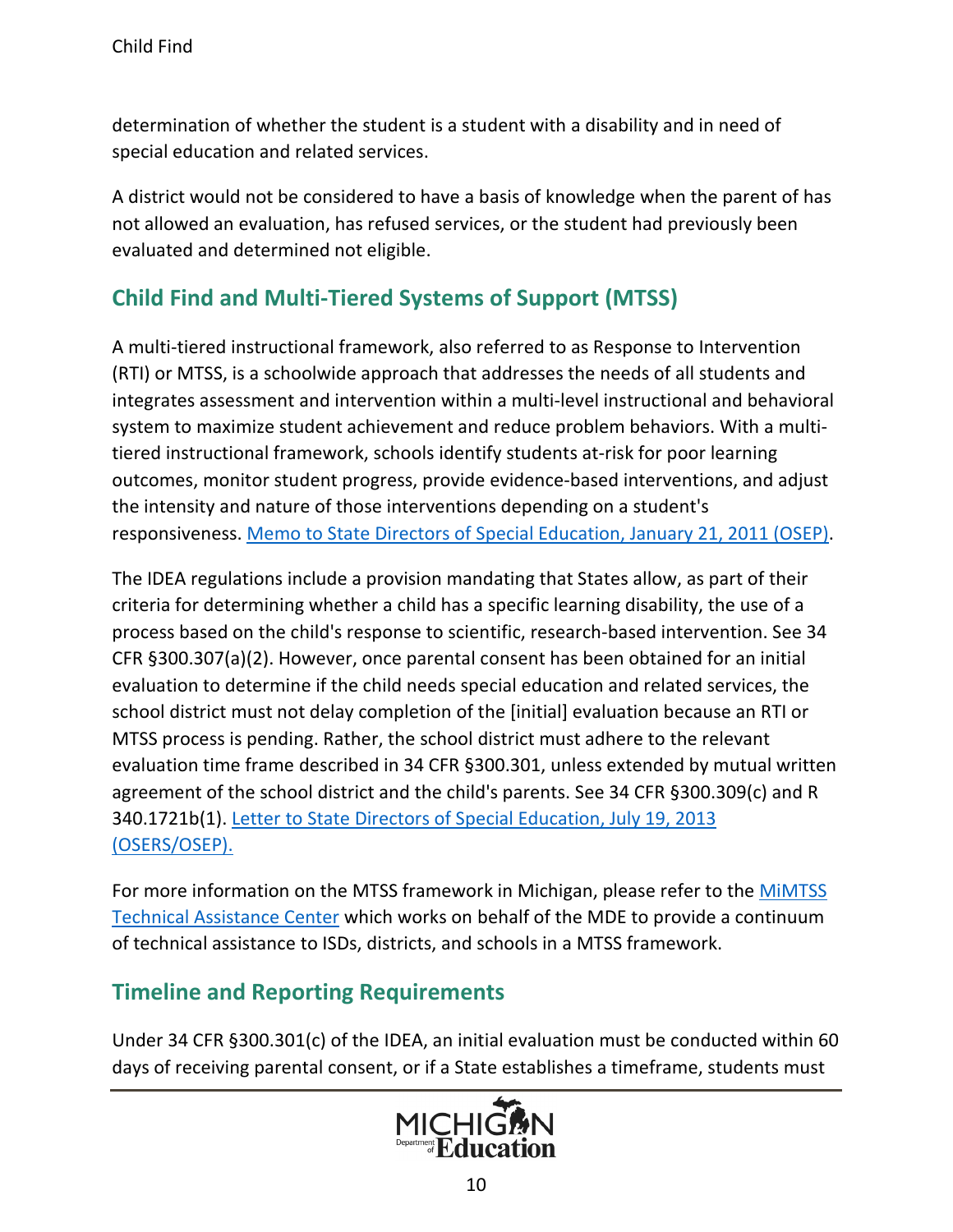be evaluated within the State established timeframe. Michigan has established the following timeframe, as outlined in R 340.1721b(1) of the MARSE:

- 1. Within 10 school days of receipt of a request for any evaluation, the public agency shall provide the parent with written notice consistent with 34 CFR §300.503 and shall request written parental consent to evaluate.
- 2. The time from receipt of parental consent for an evaluation to the notice of an offer of a FAPE or the determination of ineligibility shall not be more than 30 school days. This timeline begins upon receipt of the signed parental consent by the public agency requesting the consent.
- 3. This timeline may be extended if agreed to by the parent and public agency. Any extension to this timeline shall be both in writing and measured in school days.

Meeting evaluation timelines is critical and the district must respond to the student's needs in a timely fashion. For more information about timelines refer to the [Guidance](https://www.michigan.gov/documents/mde/InitialsGuidance_565249_7.pdf)  [for Timelines for Initial Evaluations](https://www.michigan.gov/documents/mde/InitialsGuidance_565249_7.pdf)

Additionally, the state has federal reporting requirements for performance indicators that are required by the United States Department of Education. Namely, the State Performance Plan (SPP) indicator B-11 (Child Find). This indicator, which is specific to child find, is a compliance indicator that measures the percentage of students with parental consent to evaluate, who were evaluated, and whose eligibility was determined within 30 school days, with or without an agreed-upon extension. The target for this indicator is 100%. [Catamaran Training Site Indicator 11 information](https://training.catamaran.partners/b-11-child-find/)

To complete federal reporting requirements, a public agency must submit data in the Michigan Student Data System (MSDS) related to initial individualized education program (IEP). A public agency must report Initial IEP component data in the following circumstances:

- A district is in receipt of parental consent for an initial evaluation of a student not currently eligible for special education programs and/or services under the IDEA Part B and is at least two years, six months old, and less than 26 years old.
- A district is in receipt of parental consent for an initial evaluation of a child between the ages of two years, six months old and three years, who is transitioning out of Part C/Michigan early childhood special education under an individualized family service plan (IFSP).